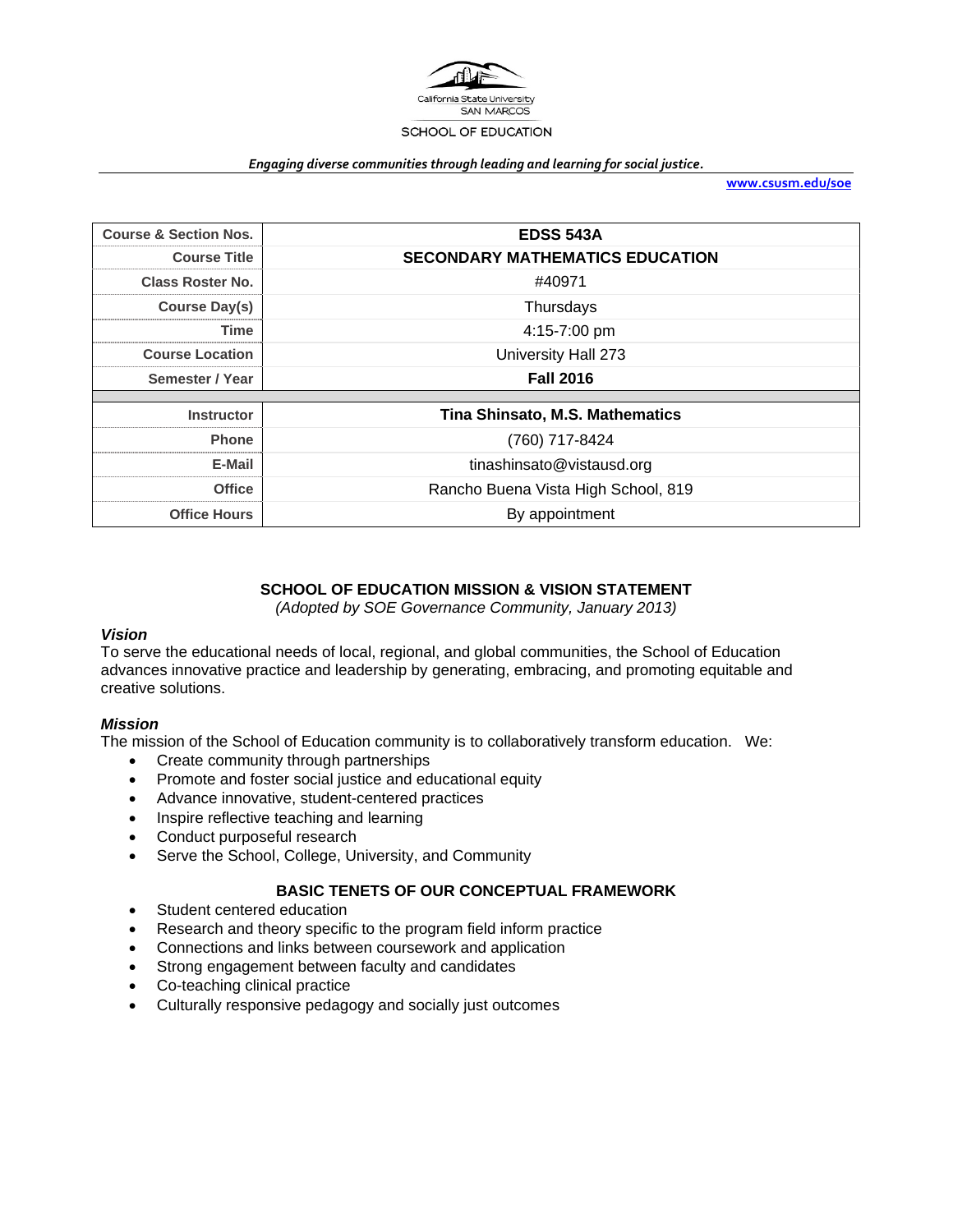## **COURSE DESCRIPTION**

Focuses on developing an understanding of theory, methodology, and assessment of Mathematics in integrated and secondary classrooms, Part A. This course is aligned with California's SB 2042 Standards.

## **Course Prerequisites**

Admission to the Single Subject Credential Program.

## **Course Objectives**

Learning to teach mathematics is a career-long inquiry. Thus you must expect that this course, in concurrence with your clinical practice, will only begin your education in learning how to teach mathematics. In concordance with this challenge, this course is intentionally focused on developing professionals in the field of secondary mathematics education. The course is but one stage in what I hope will be a continuing evolution for you as a mathematics teacher; learning to teach mathematics well will be the work of your career.

Specifically, the foci of this course are to: (1) developing an understanding of current practices in teaching mathematics, best practices in teaching mathematics, and the ways in which these practices intersect and conflict; (2) learning to teach (CCSS-M) content-specific concepts, algebraic thinking in particular, using effective, appropriate, and equitable strategies; and (3) experiencing and practicing how to teach for mathematical understanding through engaging students in practices of a mathematician (CCSS-M SMPs).

Enfolded into this course will be learning about children's mathematical ways of thinking and operating, creating a classroom environment that promotes the investigation and growth of mathematical ideas, developing strategies to ensure the success of all students in multi-cultural, heterogeneous settings, consideration of curriculum development, and the ongoing formation of a personal theory of mathematics teaching and learning grounded in work for social justice.

### **Unique Course Requirements**

Observation and participation in the public schools, including collaborative planning with teachers.

## **Credit Hour Policy Statement**

Per the University Credit Hour Policy, students are expected to spend a minimum of two hours outside of the classroom each week for each unit of credit engaged in learning.

## **REQUIRED TEXTS, MATERIALS AND ACCOUNTS**

- California Department of Education (2013/2010). *California Common Core Content Standards for Mathematics*. Sacramento, CA: Author. [free online at www.cde.ca.gov/be/st/ss]
- Driscoll, M. J. (1999). *Fostering algebraic thinking: A guide for teachers, grades 6-10*. Portsmouth, NH: Heinemann.

## **Recommended Texts**

- Carr, J., Carroll, C., Cremer, S., Gale, M., Lagunoff, R., Sexton, U. (2009). *Making mathematics accessible to English learners*. San Francisco: WestEd.
- Cohen, E. G. (2014). *Designing groupwork: Strategies for the heterogeneous classroom* (3rd ed.). New York: Teachers College Press.]
- Smith, M. S., Stein, M. K. (2011). *5 practices for orchestrating productive mathematics discussions*. Reston, VA: NCTM.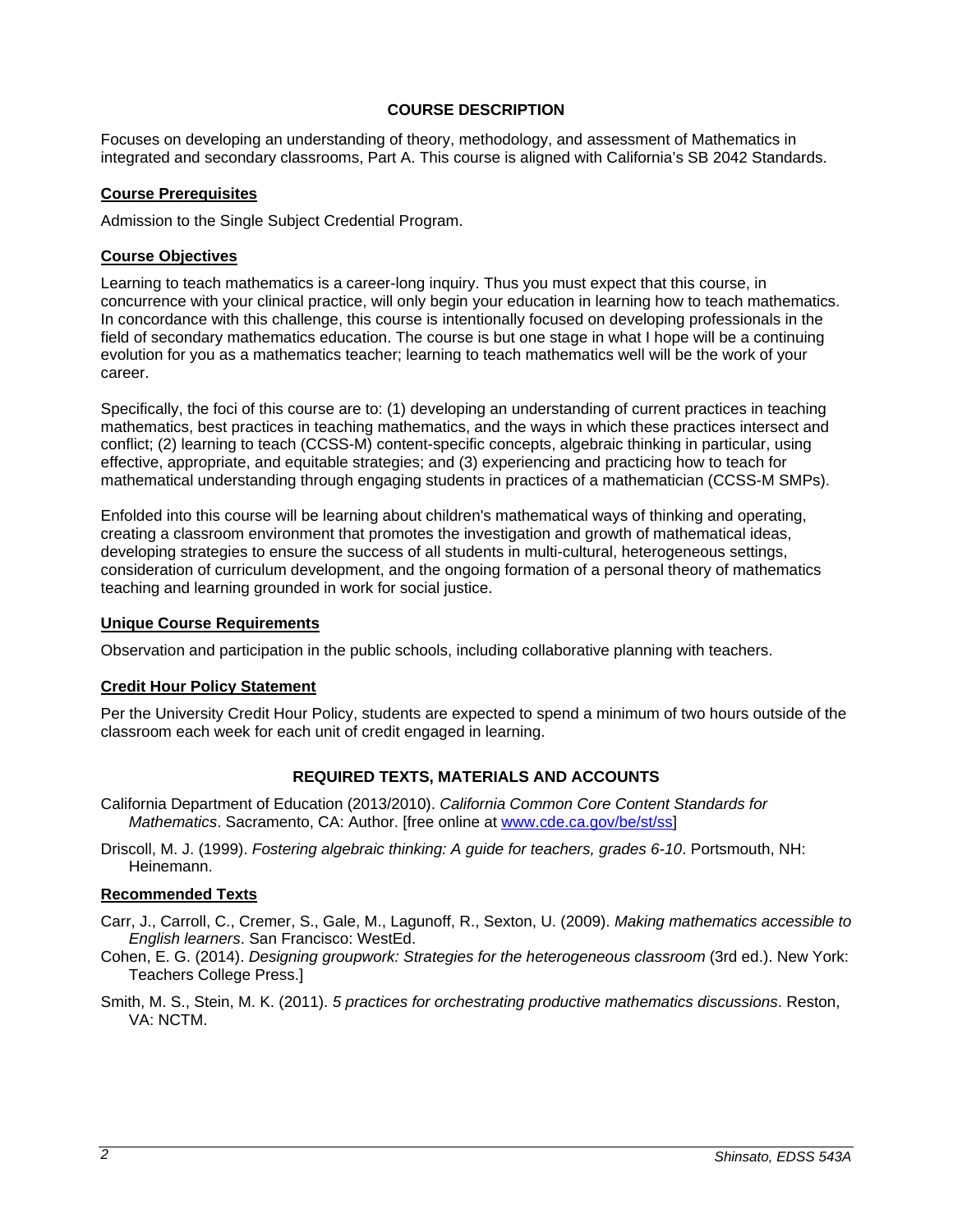## **COURSE LEARNING OUTCOMES**

Learning to teach mathematics is a career-long inquiry. Thus you must expect that this course, in concurrence with your clinical practice, will only begin your education in learning how to teach mathematics. In concordance with this challenge, this course is intentionally focused on developing professionals in the field of secondary mathematics education. The course is but one stage in what I hope will be a continuing evolution for you as a mathematics teacher; learning to teach mathematics well will be the work of your career.

Specifically, the foci of this course are to: (1) developing an understanding of current practices in teaching mathematics, best practices in teaching mathematics, and the ways in which these practices intersect and conflict; (2) learning to teach (CCSS-M) content-specific concepts, algebraic thinking in particular, using effective, appropriate, and equitable strategies; and (3) experiencing and practicing how to teach for mathematical understanding through engaging students in practices of a mathematician (CCSS-M SMPs).

Enfolded into this course will be learning about children's mathematical ways of thinking and operating, creating a classroom environment that promotes the investigation and growth of mathematical ideas, developing strategies to ensure the success of all students in multi-cultural, heterogeneous settings, consideration of curriculum development, and the ongoing formation of a personal theory of mathematics teaching and learning grounded in work for social justice.

## **Authorization to Teach English Learners**

This credential program has been specifically designed to prepare teachers for the diversity of languages often encountered in California public school classrooms. The authorization to teach English learners is met through the infusion of content and experiences within the credential program, as well as additional coursework. Candidates successfully completing this program receive a credential with authorization to teach English learners. *(Approved by CCTC in SB 2042 Program Standards, August 02)*

### **Teacher Performance Expectation (TPE) Competencies**

The course objectives, assignments, and assessments have been aligned with the CTC standards for Single Subject Credential. This course is designed to help teachers seeking a California teaching credential to develop the skills, knowledge, and attitudes necessary to assist schools and district in implementing effective programs for all students. The successful candidate will be able to merge theory and practice in order to realize a comprehensive and extensive educational program for all students. You will be required to formally address the following TPEs in this course:

| <b>TPE</b>                                                        | How assessed                  |
|-------------------------------------------------------------------|-------------------------------|
| TPE 1B - Subject-Specific Pedagogical Skills for Single Subject   | ELD Infused Lesson Design and |
| <b>Teaching Assignments</b>                                       | Reflection on Video-taped     |
| Understands and uses the state-adopted academic content standards | performance                   |
| Develops planning instruction that addresses the standards        | Lesson Analysis               |
| Consistently demonstrates the ability to teach to the standards   | TPA 3 & 4                     |
| TPE 2: Monitoring Student Learning During Instruction             | ELD Infused Lesson Design and |
| Uses progress monitoring during instruction to inform instruction | Reflection on Video-taped     |
| Pace and re-teach content based on assessment evidence            | performance                   |
| Anticipate, check for and address common misunderstandings        | Lesson Analysis               |
|                                                                   | TPA <sub>4</sub>              |
| <b>TPE 4: Making Content Accessible</b>                           |                               |
| States in every lesson plan the State standards                   | Lesson Analysis               |
| Uses activities and materials that support stated objectives      |                               |
| Uses multiple ways to reinforce the content of the standard       | <b>TPA 3 &amp; 4</b>          |
| Follows a logical, sequence of instruction in the lesson plan     |                               |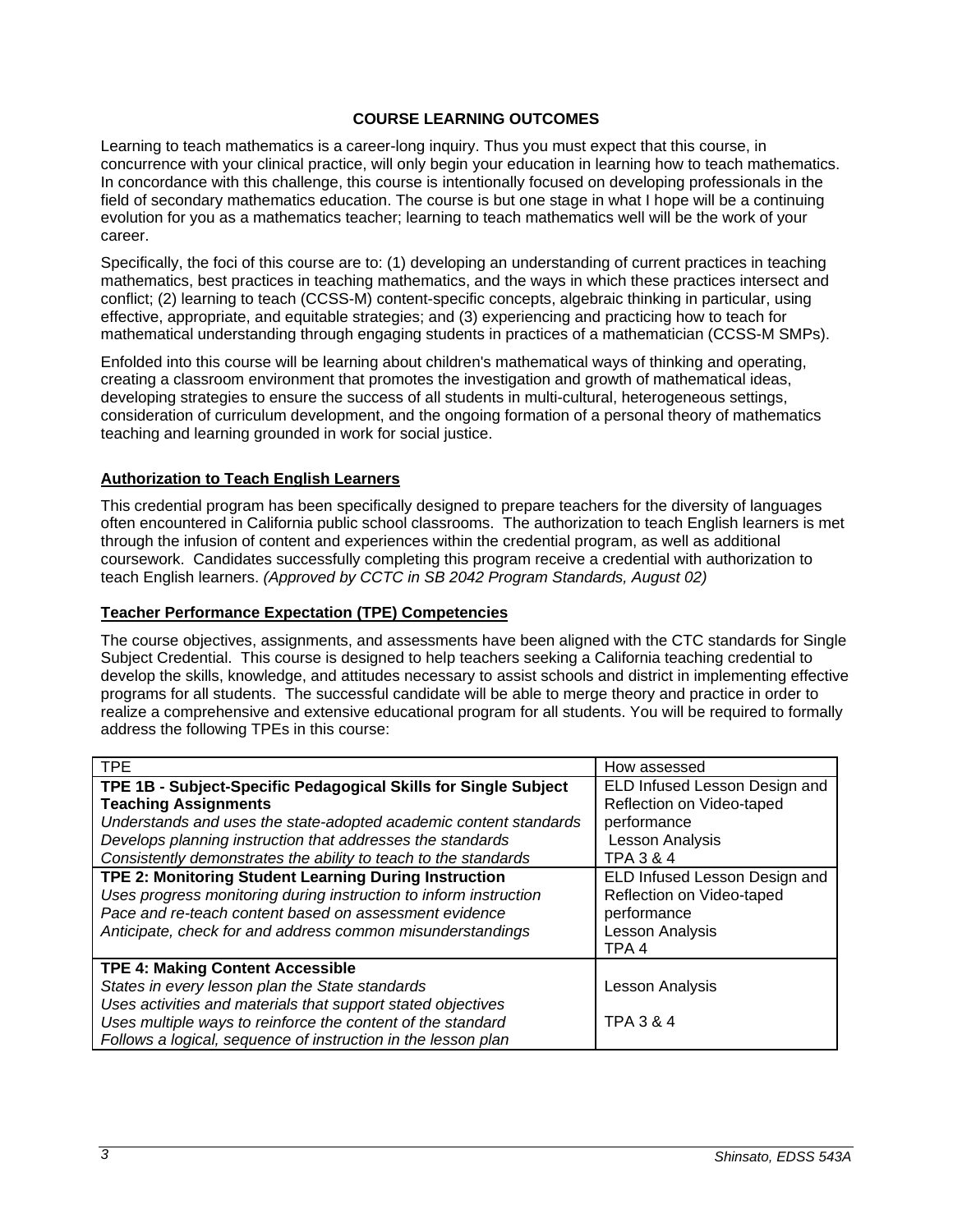| <b>TPE</b>                                                                | How assessed                         |
|---------------------------------------------------------------------------|--------------------------------------|
| <b>TPE 5 - Student Engagement</b>                                         | ELD Infused Lesson Design and        |
| Ensures students understand the objective of the lesson                   | Reflection on Video-taped            |
| Actively involves students with the lesson                                | performance                          |
| Uses a variety of strategies to involve the students and increase their   |                                      |
| understanding of the lessons objectives                                   | Lesson Analysis                      |
| TPE 6c - Developmentally Appropriate Practices in Grades 9-12             | ELD Infused Lesson Design and        |
| Understanding important characteristics of the learners                   | Reflection on Video-taped            |
| Designing instructional activities                                        | performance                          |
| Providing developmentally appropriate educational experiences             |                                      |
|                                                                           | Lesson Analysis                      |
| TPE 7 - Teaching English Learners                                         | ELD Infused Lesson Design and        |
| Applies pedagogy for comprehensive instruction of English learners        | Reflection on Video-taped            |
| Knows and can apply instruction for English Language development          | performance                          |
| Draws upon information about students' backgrounds to build new           |                                      |
| knowledge                                                                 | <b>TPA 3 &amp; 4</b>                 |
| <b>TEP 8 Learning about Students</b>                                      |                                      |
| Using formal and informal methods, they assess students' prior            | <b>Student Interview</b>             |
| mastery of academic language abilities, content knowledge, and skills.    |                                      |
|                                                                           |                                      |
| Through interpersonal interactions, they learn about students' abilities, |                                      |
| ideas, interests and aspirations.                                         |                                      |
|                                                                           |                                      |
| They understand how multiple factors, including gender and health,        |                                      |
| can influence students' behavior.                                         |                                      |
|                                                                           |                                      |
| <b>TPE 9 - Instructional Planning</b>                                     | ELD Infused Lesson Design and        |
| Establishing academic learning goals                                      | Reflection on Video-taped            |
| Connecting academic content to the students backgrounds, needs,           | performance                          |
| and abilities                                                             |                                      |
| Selecting strategies/activities/materials/resources                       | Lesson Analysis                      |
| <b>TPE 10 - Instructional Time</b>                                        | <b>ELD Infused Lesson Design and</b> |
| Appropriately allocates instructional time to maximize student            | Reflection on Video-taped            |
| achievement                                                               | performance                          |
| Effectively and efficiently maximizes instructional time through          | Lesson Analysis                      |
| management based on reflection and consultation                           | TPA <sub>4</sub>                     |
| Adjusts the use of instruction time to optimize learning opportunities    |                                      |
| <b>TPE 11 Social Environment</b>                                          |                                      |
| <b>TPE 13 Professional Growth</b>                                         | <b>Math Conference</b>               |
| <b>TPE 15 Social justice and equity</b>                                   |                                      |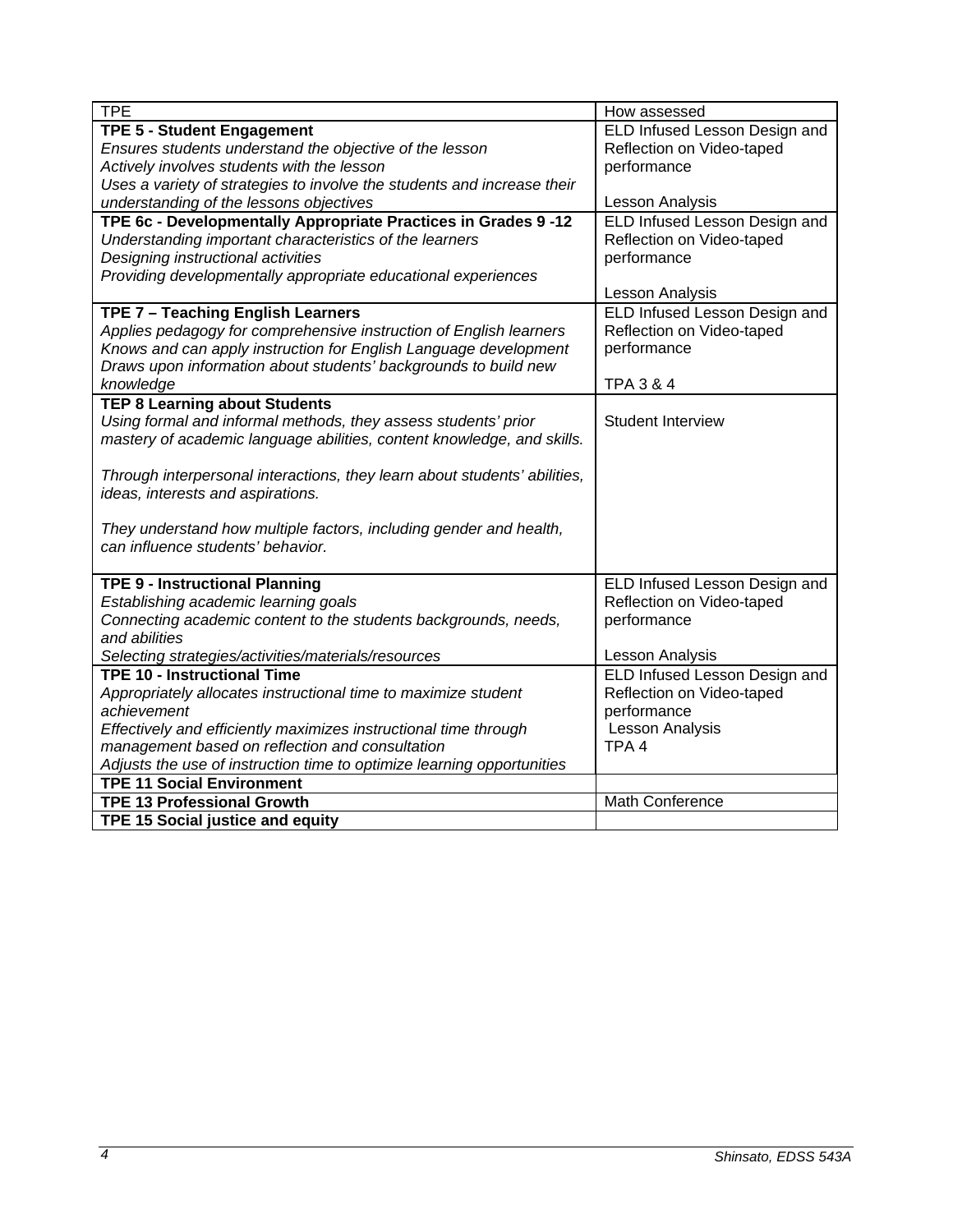## **Teacher Performance Assessment**

Beginning July 1, 2008 all California credential candidates must successfully complete a state-approved Teacher Performance Assessment (TPA), as part of the credential program of preparation. During the 2015- 16 academic year the CSUSM Single Subject credential program will use the edTPA (Educative Teacher Performance Assessment).

# **edTPA**

Beginning in fall 2015, for newly entering initial candidates, the CSUSM assessment system is the edTPA. To assist with your successful completion of the edTPA, a capstone class is part of your curriculum. In this class edTPA related questions and logistical concerns are addressed. Additional support materials are available on the edTPA website: http://www.edtpa.com/PageView.aspx?f=GEN\_Candidates.html

Additionally, to support your success in your credential program and with TPA, SOE classes use common

pedagogical language, lesson plans (lesson designs), and unit plans (unit designs).

# **Expected Dispositions for the Education Profession**

Education is a profession that has, at its core, certain dispositional attributes that must be acquired and developed. Teaching and working with learners of all ages requires not only specific content knowledge and pedagogical skills, but positive attitudes about multiple dimensions of the profession. The School of Education has identified six dispositions that must be evident in teacher candidates: social justice and equity, collaboration, critical thinking, professional ethics, reflective teaching and learning, and life-long learning. These dispositions have observable actions that will be assessed throughout the preparation program. For each dispositional element, there are three levels of performance - *unacceptable*, *initial target*, and *advanced target*. The description and rubric for the three levels of performance offer measurable behaviors and examples.

The assessment is designed to provide candidates with ongoing feedback for their growth in professional dispositions and includes a self-assessment by the candidate. The dispositions and rubric are presented, explained and assessed in one or more designated courses in each program as well as in clinical practice. Based upon assessment feedback candidates will compose a reflection that becomes part of the candidate's Teaching Performance Expectation portfolio. Candidates are expected to meet the level of *initial target* during the program.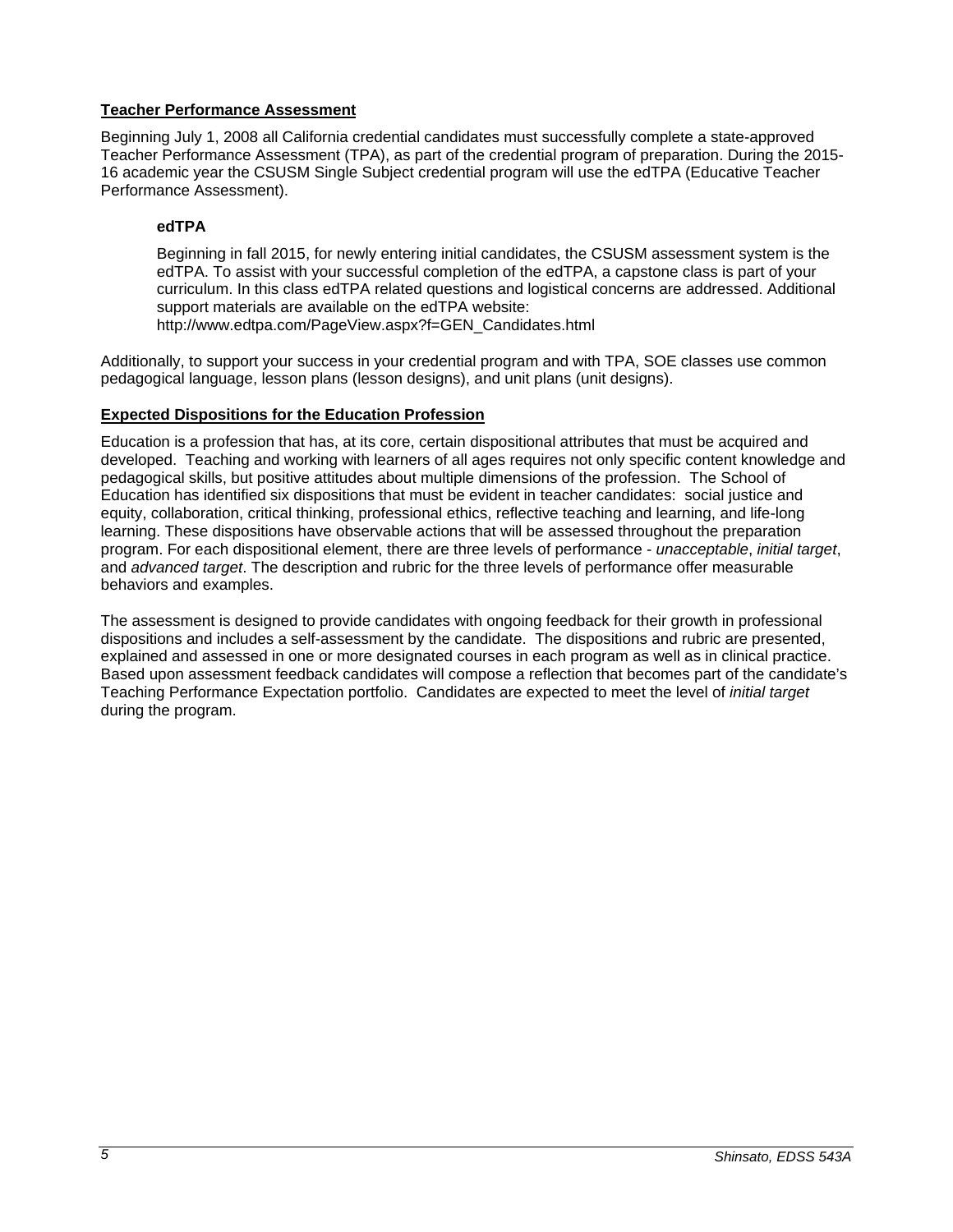## **SCHEDULE/COURSE OUTLINE**

| Topic*                                                                                                                                | <b>Assignment to be Completed</b><br><b>BEFORE Class Session</b> |
|---------------------------------------------------------------------------------------------------------------------------------------|------------------------------------------------------------------|
| Course Introduction<br>Mathematics Education, why all the fuss?<br><b>Buzzwords</b>                                                   | Bolar, Week of Inspiration                                       |
| Mathematical activities (tasks, drill, problems, )<br>Structures for activities<br>Feedback and motivation                            | Read the CaCCSS-M, pp. ii-4, 57-60,<br>& 122-144                 |
|                                                                                                                                       | Buzz words presentation .ppt                                     |
| Learning from your students<br>Questioning<br>Algebraic Thinking & Student Interview (Driscoll)<br><b>Personalized Project</b>        | Student work samples                                             |
|                                                                                                                                       | Driscoll p.1-20                                                  |
| Special populations<br>ELD strategies for math                                                                                        | 2. Student Interview                                             |
|                                                                                                                                       |                                                                  |
| Assessment types (individual, department, district, state)<br>Assessment tools                                                        | Assessment samples                                               |
| California Math Council Southern Conference Palm Springs<br>Sessions November 4 and 5                                                 | 1. ELD Lesson                                                    |
| Lesson at Rancho Buena Vista (2 days)                                                                                                 |                                                                  |
| CMC session presentation                                                                                                              | 4. Lesson Analysis                                               |
| Reflections on Student Teaching<br><b>Classroom Routines:</b><br>Starting class, Ending Class<br>Homework<br>$\overline{\phantom{0}}$ | 3. Personalized Project                                          |
|                                                                                                                                       | Developing Lessons, and Lesson Plans<br>Parents                  |

\*This schedule is an *approximation*. Given the nature of learning being non-linear and not as predictable as one might wish, we will likely be altering the scheduled topics and possibly times and dates in order to accommodate student interest, observe and teach in mathematics classrooms, and take advantage of professional development opportunities. In particular, \*\*reading assignments (in italics) are likely to adjust as the class unfolds.

Topics: Classroom management,

\*\*These sessions will be outside our normal classroom, usually at a school. Details will be provided in class.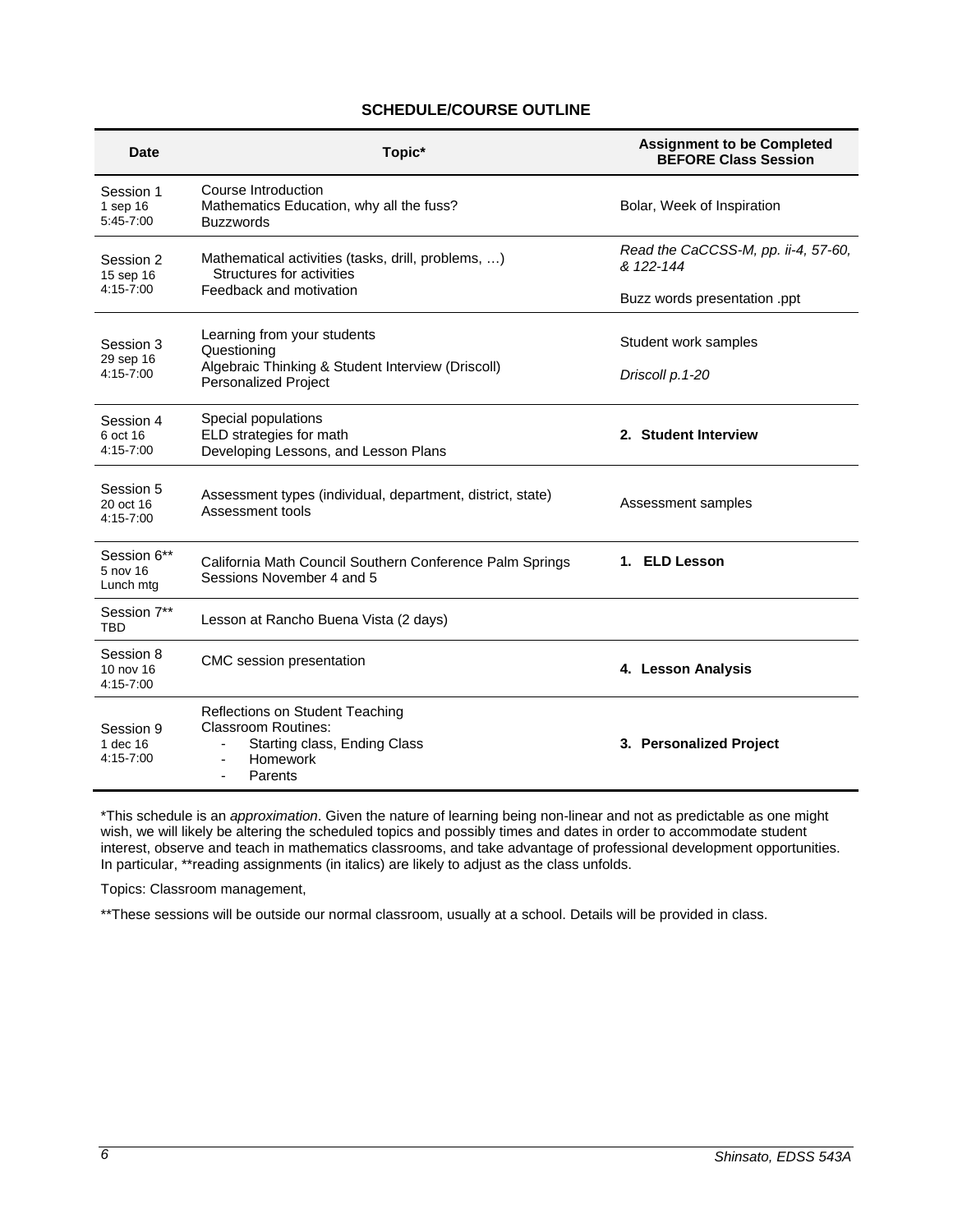## **COURSE REQUIREMENTS AND GRADED COURSE COMPONENTS**

### **Course Assignments**

*1. ELD infused lesson design with reflection* - In this assignment, you will design a content lesson that is based on a California State Standards and is differentiated for English Learners so as to ensure that your English Learner students have access to the core curriculum. You will determine a tool to measure growth, implement the lesson and reflect upon the work of your students. (The lesson is not limited to one class, it may span over a week.)

*2. Student Interview -* Students will design prompts and/or a task in order to conduct a clinical interview with a grades 6-10 student. This interview protocol will be designed to inquire into the student's algebraic ways of thinking. The purposes of this activity are to begin thinking about students' mathematical understanding, to learn how to effectively pose questions and interpret the meaning of students' answers, and to interact with students about mathematics.

*3. Personalized Project* – This assignment is designed to empower you as a teacher. Each site has its individual strengths and challenges. Others may impose what they believe you need but ultimately you are the one guiding 180 or more students throughout the year. In this assignment you will find one area that is a challenge and come up with a plan to work towards making things better.

*4*. *Lesson Analysis* – You will develop a lesson based with the intent of gaining a deeper understanding of student thinking and motivation. In this lesson you will have the opportunity to address the needs of ELL and Special Ed students in a cooperative learning environment. In teams, you will co-plan with me at RBV to make use of the resources and learn about the students. Part one will be an observation of my class with the intent to learn as much as you can about the students, part two will be a planning session with me (done after the observations), part three will be the delivery of the lesson and part four will be a reflection on revisions and implications. Plan on missing two days at your site, please inform your cooperating teacher ASAP.

## **Grading Standards**

According to the *CSUSM Course Catalog*, each grade means that student performance has been:

- **A** at the highest level, showing sustained excellence in meeting all course objectives and exhibiting an unusual degree of intellectual initiative. *Excellent*
- **B** at a high level, showing consistent and effective achievement in meeting course objectives. *Good*
- **C** at an adequate level, meeting the basic objectives of the course. *Satisfactory*
- **D** less than adequate, meeting only the minimum course requirements. *Passing*
- **F** such that minimum course requirements have not been met. *Failing*

I interpret these levels of student performance to mean that meeting the basic requirements detailed for a course assignment will typically result in a **B**-level grade. An **A** grade is meant to acknowledge achievement that goes beyond specified requirements and/or criteria. **A**'s are reserved for special efforts that exceed expectations, that demonstrate exceptional creativity, boldness, commitment, involvement, ingenuity, or elegance. By this nature,

**A**-level performance cannot be spelled out clearly in advance; else it would not be unexpected.

Assignments will be provided feedback only, no grades, numbers, or rubric scores<sup>1</sup> (cf. http://blog.mathed.net/2011/08/rysk-butlers-effects-on-intrinsic.html). Compare the nature of the feedback received with the grade expectations described above. A student is encouraged to confirm their selfassessment of their progress toward meeting course objectives in the class at any time with the professor. Similarly, if a student would like feedback on projecting a final course grade, a similar conversation is welcome. Please request an office appointment.

l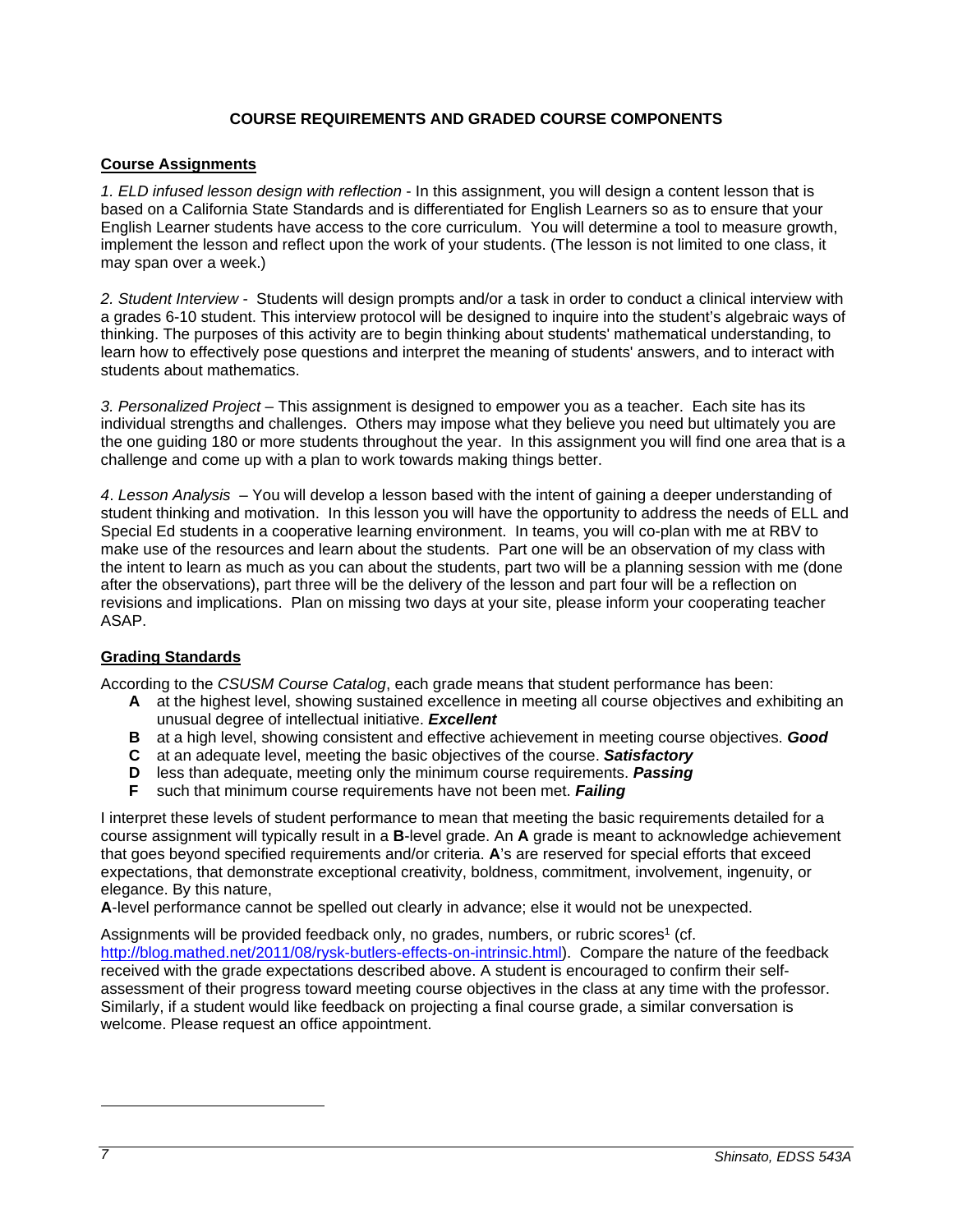# **Final Exam Statement**

There will be no final exam.

## **School of Education/Course Attendance Policy**

Due to the dynamic and interactive nature of courses in the School of Education, all candidates (course participants) are expected to attend all classes and participate actively. At a minimum, candidates (course participants) must attend more than 80% of class time, or s/he may not receive a passing grade for the course at the discretion of the instructor. Individual instructors may adopt more stringent attendance requirements. Should the candidate (course participants) have extenuating circumstances, s/he should contact the instructor as soon as possible. *(Adopted by the COE Governance Community, December, 1997).*

You are expected to inform the instructor *prior* to an absence.

#### **Policy on Late/Missed Work**

Make *prior arrangements* with the instructor for work to be submitted late.

## **GENERAL CONSIDERATIONS**

#### **CSUSM Academic Honesty Policy**

Students will be expected to adhere to standards of academic honesty and integrity, as outlined in the Student Academic Honesty Policy. All assignments must be original work, clear and error-free. All ideas/material that are borrowed from other sources must have appropriate references to the original sources. Any quoted material should give credit to the source and be punctuated accordingly.

Academic Honesty and Integrity: Students are responsible for honest completion and representation of their work. Your course catalog details the ethical standards and penalties for infractions. There will be zero tolerance for infractions. If you believe there has been an infraction by someone in the class, please bring it to the instructor's attention. The instructor reserves the right to discipline any student for academic dishonesty, in accordance with the general rules and regulations of the university. Disciplinary action may include the lowering of grades and/or the assignment of a failing grade for an exam, assignment, or the class as a whole.

Incidents of Academic Dishonesty will be reported to the Dean of Students. Sanctions at the University level may include suspension or expulsion from the University.

Refer to the full Academic Honesty Policy at: http://www.csusm.edu/policies/active/documents/Academic\_Honesty\_Policy.html

## **Plagiarism**

As an educator, it is expected that each candidate (course participant) will do his/her own work, and contribute equally to group projects and processes. Plagiarism or cheating is unacceptable under any circumstances. If you are in doubt about whether your work is paraphrased or plagiarized see the Plagiarism Prevention for Students website http://library.csusm.edu/plagiarism/index.html. If there are questions about academic honesty, please consult the University catalog.

#### **Students with Disabilities Requiring Reasonable Accommodations**

Students with disabilities who require reasonable accommodations must be approved for services by providing appropriate and recent documentation to the Office of Disabled Student Services (DSS). This office is located in Craven Hall 4300, and can be contacted by phone at (760) 750-4905, or TTY (760) 750- 4909. Students authorized by DSS to receive reasonable accommodations should meet with their instructor during office hours or, in order to ensure confidentiality, in a more private setting.